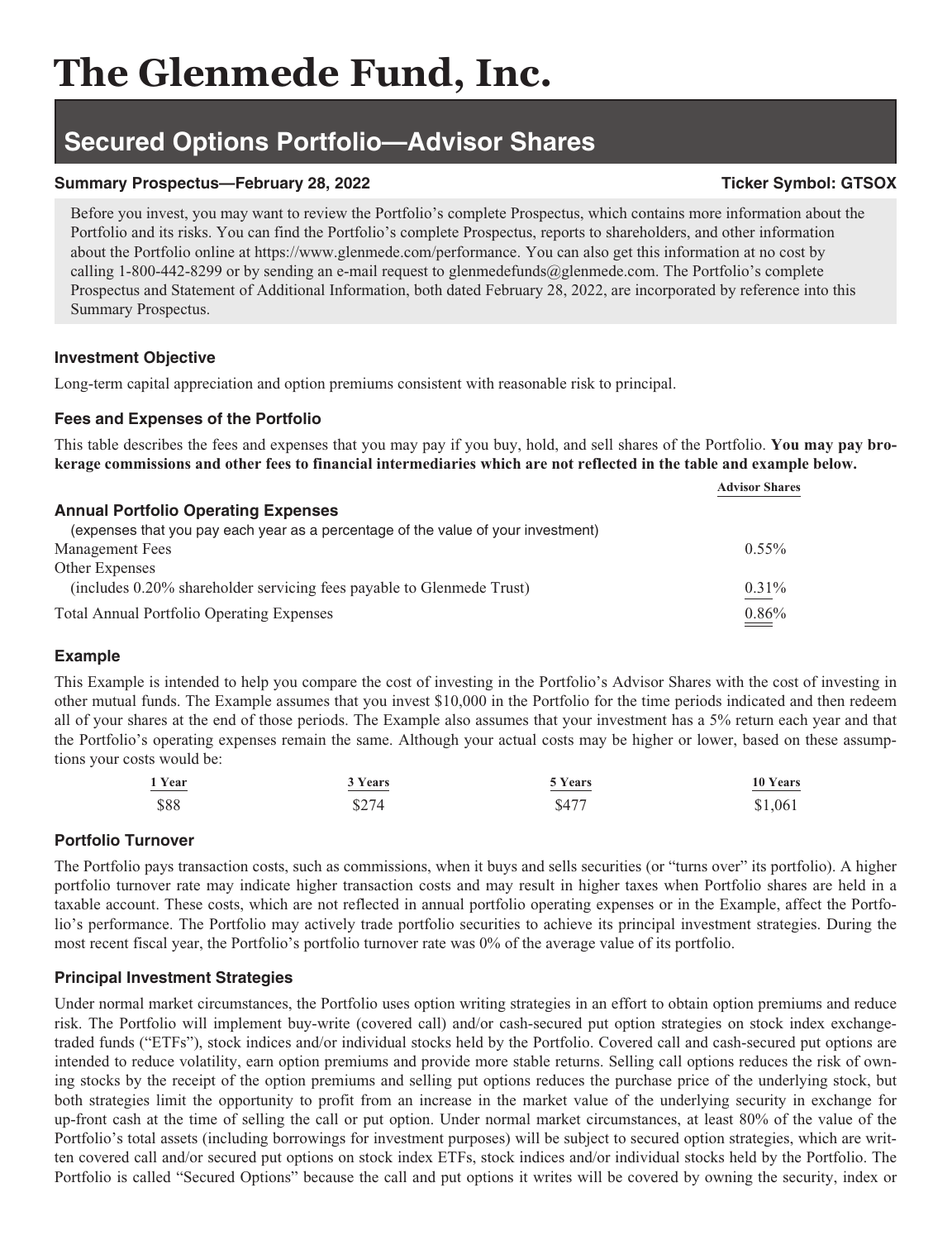#### **Summary Prospectus—February 28, 2022 Ticker Symbol: GTSOX**

ETFs underlying the option, holding an offsetting option, segregating cash or other liquid assets at not less than the full value of the option or the exercise price, and/or using other permitted coverage methods. At any given time, the Portfolio's assets may be subject to only calls or only puts, or a combination of both strategies. To the extent that the Portfolio's assets are only subject to puts, the assets will consist of cash or cash equivalents in order to secure the puts. In that event, there may be few if any stocks or other securities held by the Portfolio. To the extent that the Portfolio's assets are only subject to covered calls on a stock index, the Portfolio may hold stock index ETFs instead of individual stocks that replicate the movement of the index, in addition to the other permitted coverage methods.

To the extent that the Portfolio's assets are not only subject to cash-secured puts or calls on a stock index covered by stock index ETFs, the Portfolio intends to invest in a diversified portfolio of equity securities with generally similar risk and return characteristics as the S&P 500® Index. The Portfolio may invest in companies with small, medium or large market capitalizations in advancement of its investment objective. In addition, the Portfolio may invest in sponsored American Depositary Receipts ("ADRs") listed on a U.S. stock exchange. The Portfolio may also buy call and put options on stock index ETFs, stock indices or individual equity securities.

Glenmede Investment Management LP's (the "Advisor") selection of securities to buy or sell is based on a combination of proprietary multifactor computer models and fundamental analysis. The computer models rank securities based on certain criteria, such as valuation ratios, and other models focus on risk analysis and overall portfolio characteristics. The Advisor buys securities that the models identify as undervalued and more likely to appreciate, and sells securities that the Advisor identifies as overvalued and more likely to depreciate. The Portfolio may actively trade portfolio securities to achieve its principal investment strategies.

#### **Principal Investment Risks**

All investments carry a certain amount of risk and the Portfolio cannot guarantee that it will achieve its investment objective. In addition, the strategies that the Advisor uses may fail to produce the intended result. Each risk summarized below is considered a "principal risk" of investing in the Portfolio, regardless of the order in which it appears. Different risks may be more significant at different times depending on market conditions and other factors. An investment in the Portfolio is not a bank deposit and is not insured or guaranteed by the Federal Deposit Insurance Corporation or any other government agency. Therefore, you could lose money by investing in the Portfolio.

The Portfolio may be appropriate for you if you are investing for goals several years away and are comfortable with stock market risks. The Portfolio would **not** be appropriate for you if you are investing for short-term goals, or are mainly seeking current income.

**Market Risk:** Stocks may decline over short or even extended periods of time. Equity markets tend to be cyclical: there are times when stock prices generally increase, and other times when they generally decrease. In addition, the Portfolio is subject to the additional risk that the particular types of stocks held by the Portfolio will underperform other types of securities. Market risks, including political, regulatory, market, economic and social developments, and developments that impact specific economic sectors, industries or segments of the market, can affect the value of the Portfolio's investments. Natural disasters, public health emergencies (including pandemics and epidemics), terrorism and other global unforeseeable events may lead to instability in world economies and markets, may lead to market volatility, and may have adverse long-term effects. The Portfolio cannot predict the effects of such unforeseeable events in the future on the economy, the markets or the Portfolio's investments. For example, the novel strain of coronavirus ("COVID-19") outbreak has resulted in serious economic disruptions globally. The impact of this outbreak has negatively affected the worldwide economy, as well as the economies of individual countries, the financial health of individual companies and the market in general in significant and unforeseen ways. Although vaccines for COVID-19 are becoming more widely available, the duration of the COVID-19 outbreak and its full impact is currently unknown, and it may exacerbate other risks that apply to the Portfolio.

**Options Risk:** Writing and purchasing call and put options are highly specialized activities and entail greater than ordinary investment risks. The successful use of options depends in part on the future price fluctuations and the degree of correlation between the options and the securities markets. The value of the Portfolio's positions in options fluctuates in response to changes in the value of the underlying security, index, or stock index ETF, as applicable. The Portfolio also risks losing all or part of the cash paid for purchasing call and put options. Portfolio assets covering written options cannot be sold while the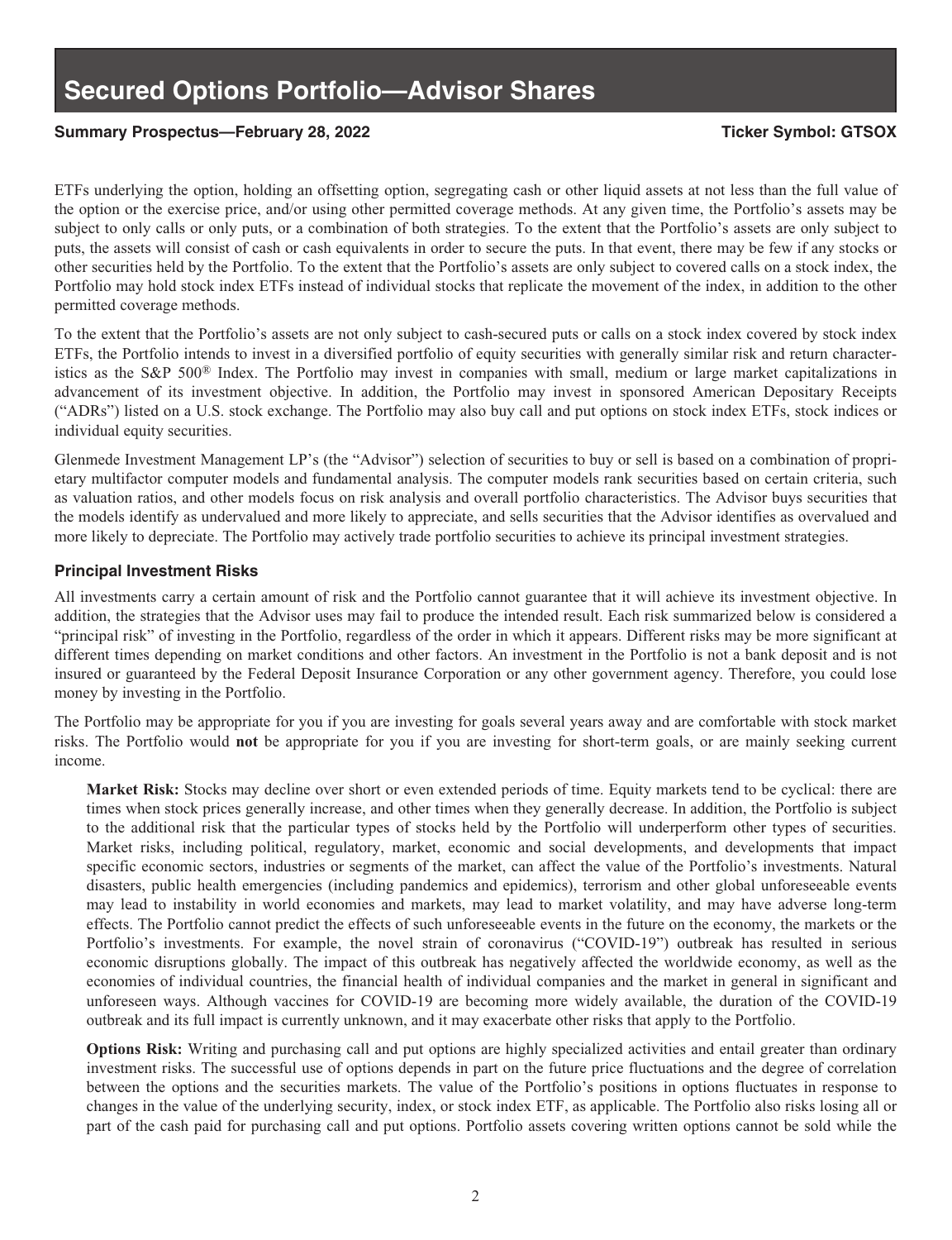#### **Summary Prospectus—February 28, 2022 Ticker Symbol: GTSOX**

option is outstanding, unless replaced with similar assets. As a result, there is a possibility that segregation of a large percentage of the Portfolio's assets could affect its portfolio management as well as the ability of the Portfolio to meet redemption requests or other current obligations. Unusual market conditions or the lack of a ready market for any particular option at a specific time may reduce the effectiveness of the Portfolio's option strategies, and for these and other reasons the Portfolio's option strategies may not reduce the Portfolio's volatility to the extent desired. The Portfolio may reduce its holdings of put options resulting in an increased exposure to a market decline.

**Frequent Trading Risk:** A high rate of portfolio turnover involves correspondingly high transaction costs, which may adversely affect the Portfolio's performance over time. High portfolio turnover may also result in the realization of short-term capital gains. Distributions derived from such gains will be treated as ordinary income for Federal income tax purposes.

**ADR/Foreign Securities Risk:** The Portfolio may invest in sponsored ADRs, which are depositary receipts issued in registered form by a U.S. bank or trust company evidencing ownership of underlying securities issued by a foreign company and listed on a U.S. stock exchange. Investments in ADRs involve risks similar to those accompanying direct investments in foreign securities. Foreign stocks involve special risks not typically associated with U.S. stocks. Foreign investments may be riskier than U.S. investments because of factors such as foreign government restrictions, changes in currency exchange rates, incomplete financial information about the issuers of securities, and political or economic instability. Foreign stocks may be more volatile and less liquid than U.S. stocks.

**Exchange-Traded Funds:** The Portfolio intends to invest in ETFs that seek to track the performance of stock indices. Shares of ETFs have many of the same risks as direct investments in the underlying securities they are designed to track, although the lack of liquidity may make ETFs more volatile. ETFs have investment management fees and other expenses which will be indirectly paid by the Portfolio. The existence of extreme market volatility or potential lack of an active trading market for an ETF's shares could result in such shares trading at a significant premium or discount to NAV.

#### **Performance Information**

The bar chart and table below provide some indication of the risks of investing in the Portfolio. The bar chart shows how the performance of the Portfolio's Advisor Shares has varied from year to year. The table shows how the average annual total returns for one year, five years and ten years of the Portfolio's Advisor Shares compare to those of selected market indices. The Portfolio's past performance, before and after-taxes, does not necessarily indicate how it will perform in the future. Updated performance information is available by visiting www.glenmedeim.com or by calling 1-800-442-8299.



During the periods shown in the bar chart, the highest quarterly return was 12.83% (for the quarter ended June 30, 2020) and the lowest quarterly return was -18.99% (for the quarter ended March 31, 2020).

After-tax returns for the Portfolio are calculated using the historical highest individual Federal marginal income tax rates, and do not reflect the impact of state and local taxes. Actual after-tax returns depend on the investor's tax situation and may differ from those shown. After-tax returns are not relevant to investors who hold their Portfolio shares through tax-deferred arrangements such as 401(k) plans or individual retirement accounts ("IRAs").